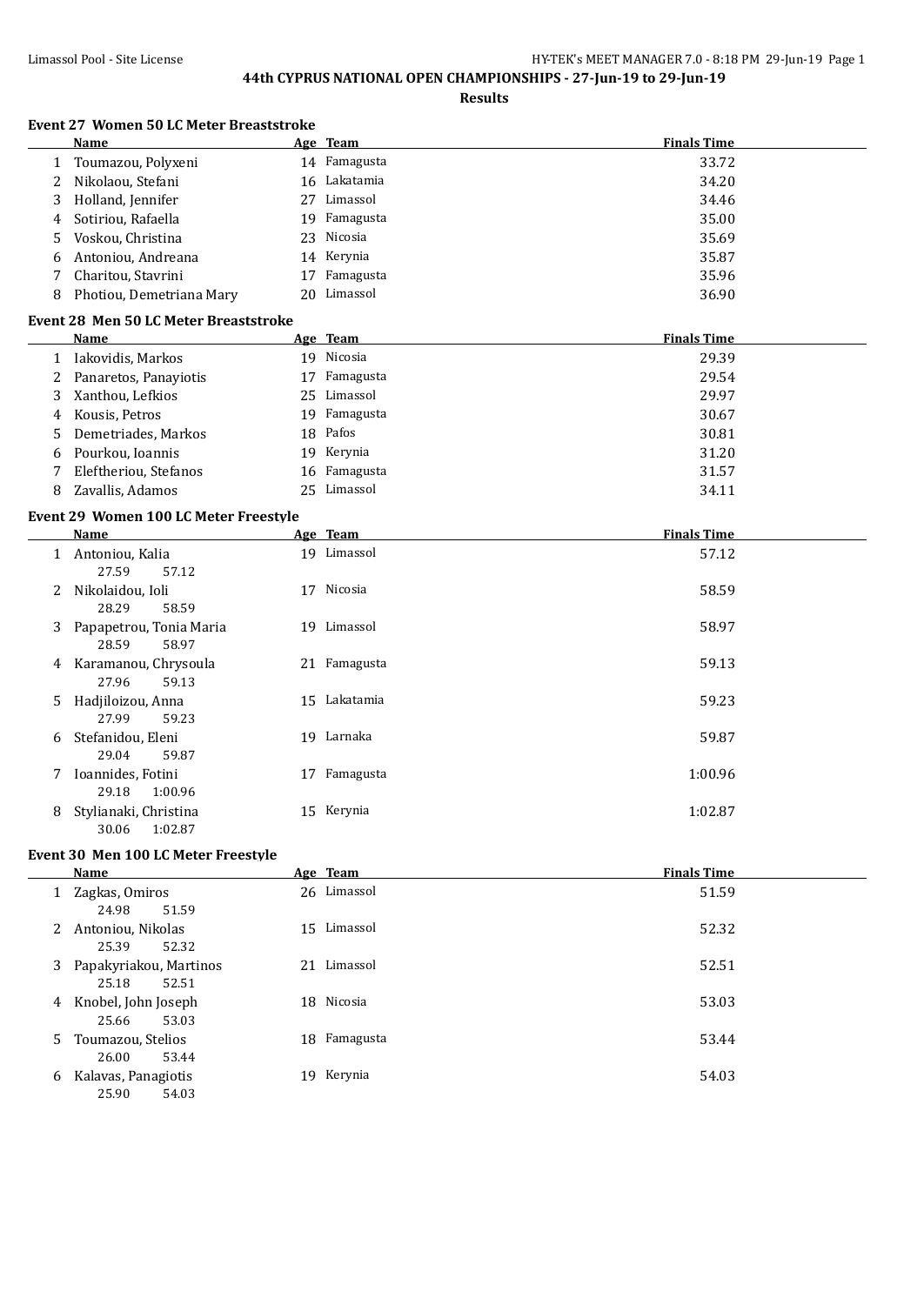|    |                                               | <b>Results</b> |                    |
|----|-----------------------------------------------|----------------|--------------------|
|    | (Event 30 Men 100 LC Meter Freestyle)<br>Name | Age Team       | <b>Finals Time</b> |
|    | 7 Gamarra, Neri Armando                       | 17 Nicosia     | 54.44              |
|    | 26.14<br>54.44                                |                |                    |
|    | 8 Komninos, Aimilianos                        | 20 Nicosia     | 54.93              |
|    | 25.86<br>54.93                                |                |                    |
|    | <b>Event 31 Women 200 LC Meter Butterfly</b>  |                |                    |
|    | <b>Name</b>                                   | Age Team       | <b>Finals Time</b> |
|    | 1 Papadopoulou, Chrystalla                    | 17 Limassol    | 2:25.47            |
|    | 32.73<br>1:10.27<br>1:48.40                   | 2:25.47        |                    |
|    | 2 Manoli, Agathi                              | 14 Pafos       | 2:25.63            |
|    | 33.40<br>1:11.05<br>1:49.06                   | 2:25.63        |                    |
|    | 3 Liatsou, Monica Rafqa                       | 15 Kerynia     | 2:28.00            |
|    | 33.26<br>1:11.07<br>1:48.90                   | 2:28.00        |                    |
|    | 4 Panagiotou, Dimitriana                      | 14 Larnaka     | 2:30.75            |
|    | 33.60<br>1:13.62<br>1:52.80                   | 2:30.75        |                    |
| 5. | Vassila, Eleni                                | 16 Famagusta   | 2:34.26            |
|    | 34.31<br>1:14.05<br>1:53.75                   | 2:34.26        |                    |
|    | 6 Lampaki, Georgia                            | 14 Limassol    | 2:36.19            |
|    | 34.31<br>1:14.00<br>1:54.72                   | 2:36.19        |                    |
| 7  | Hadjikyriacou, Natalia                        | 16 Famagusta   | 2:38.09            |
|    | 33.18<br>1:12.26<br>1:55.14                   | 2:38.09        |                    |
|    | 8 Georgiadi, Magdalini                        | 14 Famagusta   | 2:39.39            |
|    | 34.58<br>1:14.96<br>1:56.68                   | 2:39.39        |                    |
|    | <b>Event 32 Men 200 LC Meter Butterfly</b>    |                |                    |
|    | <b>Name</b>                                   | Age Team       | <b>Finals Time</b> |
|    | 1 Pavlou, Zacharias                           | 20 Kerynia     | 2:08.86            |
|    | 27.71<br>59.88<br>1:33.76                     | 2:08.86        |                    |
|    | 2 Papaioannou, Dimitrios                      | 19 Apoel       | 2:09.55            |
|    | 28.68<br>1:00.76<br>1:33.94                   | 2:09.55        |                    |
|    | 3 Manoli, Christos                            | 17 Pafos       | 2:10.39            |
|    | 29.49<br>1:02.34<br>1:35.64                   | 2:10.39        |                    |
|    | 4 Zavallis, Adamos                            | 25 Limassol    | 2:12.30            |
|    | 27.48<br>1:00.50<br>1:34.97                   | 2:12.30        |                    |
|    | 5 Mayrommati, Giannis                         | 19 Aglantzia   | 2:12.51            |
|    | 30.21<br>1:03.90<br>1:37.98                   | 2:12.51        |                    |
| 6  | Nicolaou, Paris                               | 20 Kerynia     | 2:13.60            |
|    | 28.76<br>1:02.84<br>1:38.08                   | 2:13.60        |                    |
| 7. | Varnava, Andreas                              | 17 Famagusta   | 2:14.21            |
|    | 28.73<br>1:02.51<br>1:38.01                   | 2:14.21        |                    |
| 8  | Taliadoros, Andreas                           | 15 Famagusta   | 2:14.25            |
|    | 30.47<br>1:04.67<br>1:38.96                   | 2:14.25        |                    |

### **Event 33 Women 50 LC Meter Backstroke**

|      | Name                     |     | Age Team     | <b>Finals Time</b> |
|------|--------------------------|-----|--------------|--------------------|
|      | Antoniou, Kalia          | 19. | Limassol     | 30.16              |
| $*2$ | Neofytou, Sotiria        |     | 21 Limassol  | 30.82              |
| $*2$ | Nikolaidou, Christiana   |     | 15 Limassol  | 30.82              |
|      | 4 Pylioti, Sofia-Hilary  | 18  | Konstantia   | 31.64              |
|      | 5 Bekou, Anastasia       |     | 16 Famagusta | 31.90              |
|      | 6 Agathokleous, Afroditi | 17  | Famagusta    | 32.39              |
|      | Panaretou, Maria         |     | 14 Famagusta | 32.65              |
| 8    | Papadopoulou, Sofia      |     | 25 Limassol  | 33.58              |
|      |                          |     |              |                    |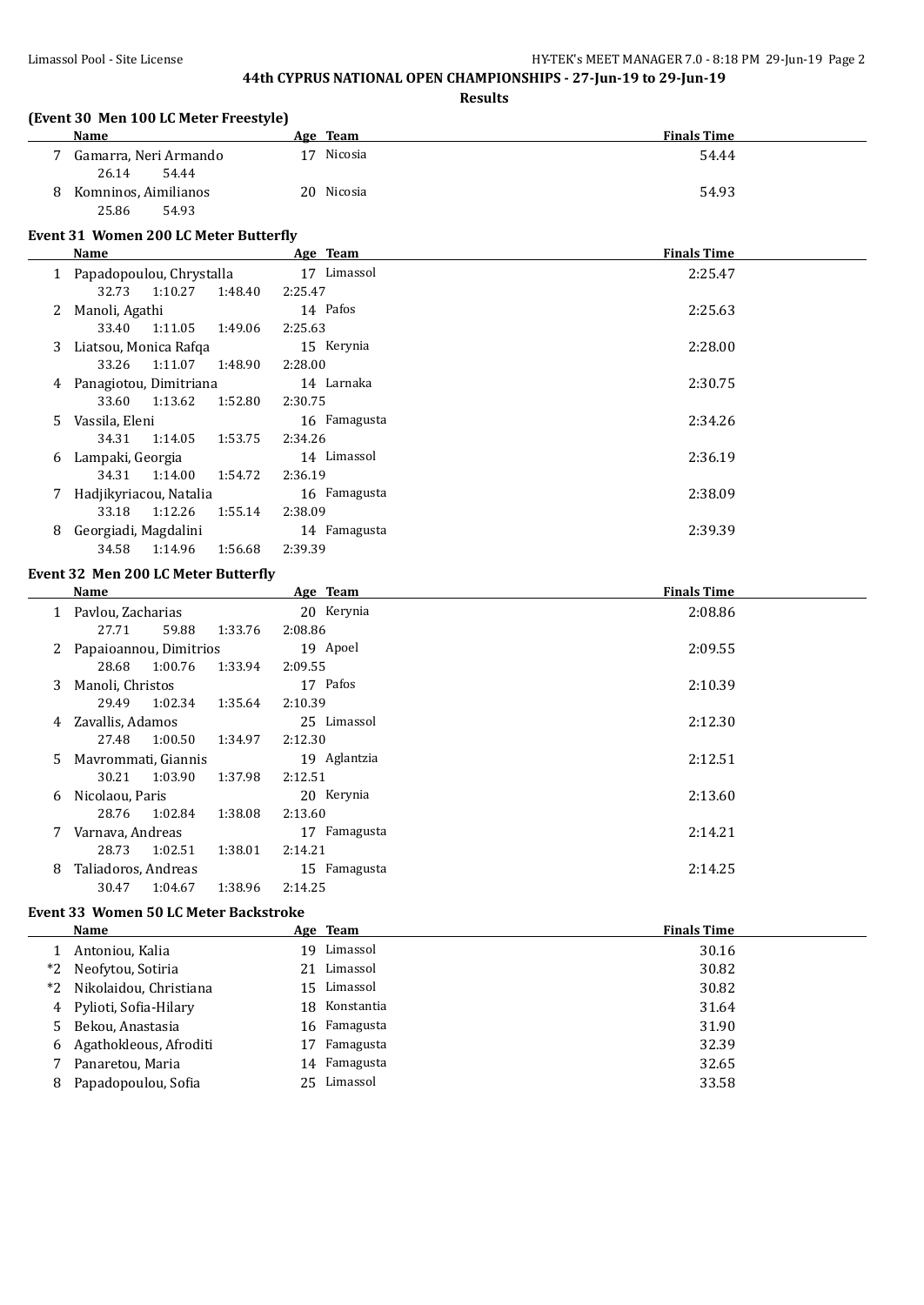**Results**

#### **Event 34 Men 50 LC Meter Backstroke**

31.00 1:09.21 1:51.05 2:26.25

32.89 1:14.16 1:59.84 2:32.83

|    | Name                           | Age Team |              | <b>Finals Time</b> |
|----|--------------------------------|----------|--------------|--------------------|
|    | Iakovidis, Filippos            |          | 21 Nicosia   | 26.35              |
|    | Hadjichristoforou, Tryfonas    |          | 26 Nicosia   | 26.57              |
| 3  | Mougis, Sofoklis               | 17       | Limassol     | 26.92              |
| 4  | Chouzouris, Mattheos           | 19       | Konstantia   | 28.35              |
| 5. | Koopmann, Sebastian            | 19       | Pafos        | 28.59              |
| 6  | Nikolaou, Antonio              | 16 Pafos |              | 28.76              |
|    | Konstantinou, Charalambos      | 17       | Limassol     | 29.15              |
| 8  | Antoniou, Nikolas              | 15       | Limassol     | 30.98              |
|    | Event 35 Women 200 LC Meter IM |          |              |                    |
|    | Name                           | Age Team |              | <b>Finals Time</b> |
|    | Schegoleva, Alexandra          |          | 18 Famagusta | 2:19.08            |
|    | 1:06.33<br>1:46.00<br>28.83    | 2:19.08  |              |                    |
|    | Stefanidou, Eleni              | 19       | Larnaka      | 2:24.07            |
|    | 32.00<br>1:11.20<br>1:50.53    | 2:24.07  |              |                    |

3 Ioannou, Izabella 15 Famagusta 2:26.25

4 Manoli, Agathi 14 Pafos 2:32.83

5 Liatsou, Monica Rafqa 15 Kerynia 2:33.05

#### 32.86 1:11.88 1:57.63 2:33.05 6 Erokhina, Maria 16 Pafos 2:33.59 33.34 1:16.69 1:57.08 2:33.59 7 Lykourgou, Antriana 15 Kerynia 2:37.87 33.89 1:16.43 2:01.13 2:37.87 8 Holland, Jennifer 27 Limassol 2:43.86 1:19.42 2:43.86

#### **Event 36 Men 200 LC Meter IM**

|    | Name                          |         | Age Team     | <b>Finals Time</b> |
|----|-------------------------------|---------|--------------|--------------------|
| 1  | Tsiopani, Thomas              |         | 26 Nicosia   | 2:09.67            |
|    | 1:00.65<br>26.66              | 1:37.64 | 2:09.67      |                    |
|    | Patsalides, Antonis           |         | 17 Pafos     | 2:13.29            |
|    | 29.08<br>1:02.84              | 1:42.42 | 2:13.29      |                    |
| 3  | Kousis, Petros                |         | 19 Famagusta | 2:14.79            |
|    | 1:05.41<br>28.34              | 1:44.14 | 2:14.79      |                    |
| 4  | Onoufriou, Konstantinos       |         | 19 Limassol  | 2:14.96            |
|    | 28.69<br>1:04.36              | 1:44.79 | 2:14.96      |                    |
| 5. | Petoussis, Georgios           |         | 15 Nicosia   | 2:15.77            |
|    | 1:05.35<br>29.08              | 1:44.30 | 2:15.77      |                    |
| 6  | Touloumis, Nikolaos           |         | 15 Kerynia   | 2:18.14            |
|    | 1:06.84<br>29.65              | 1:47.33 | 2:18.14      |                    |
|    | Hadjiconstantis, Constantinos |         | 19 Kerynia   | 2:19.38            |
|    | 1:03.41                       | 2:19.38 |              |                    |
| 8  | Papaioannou, Dimitrios        |         | 19 Apoel     | 2:20.19            |
|    | 29.32<br>1:08.62              | 1:49.38 | 2:20.19      |                    |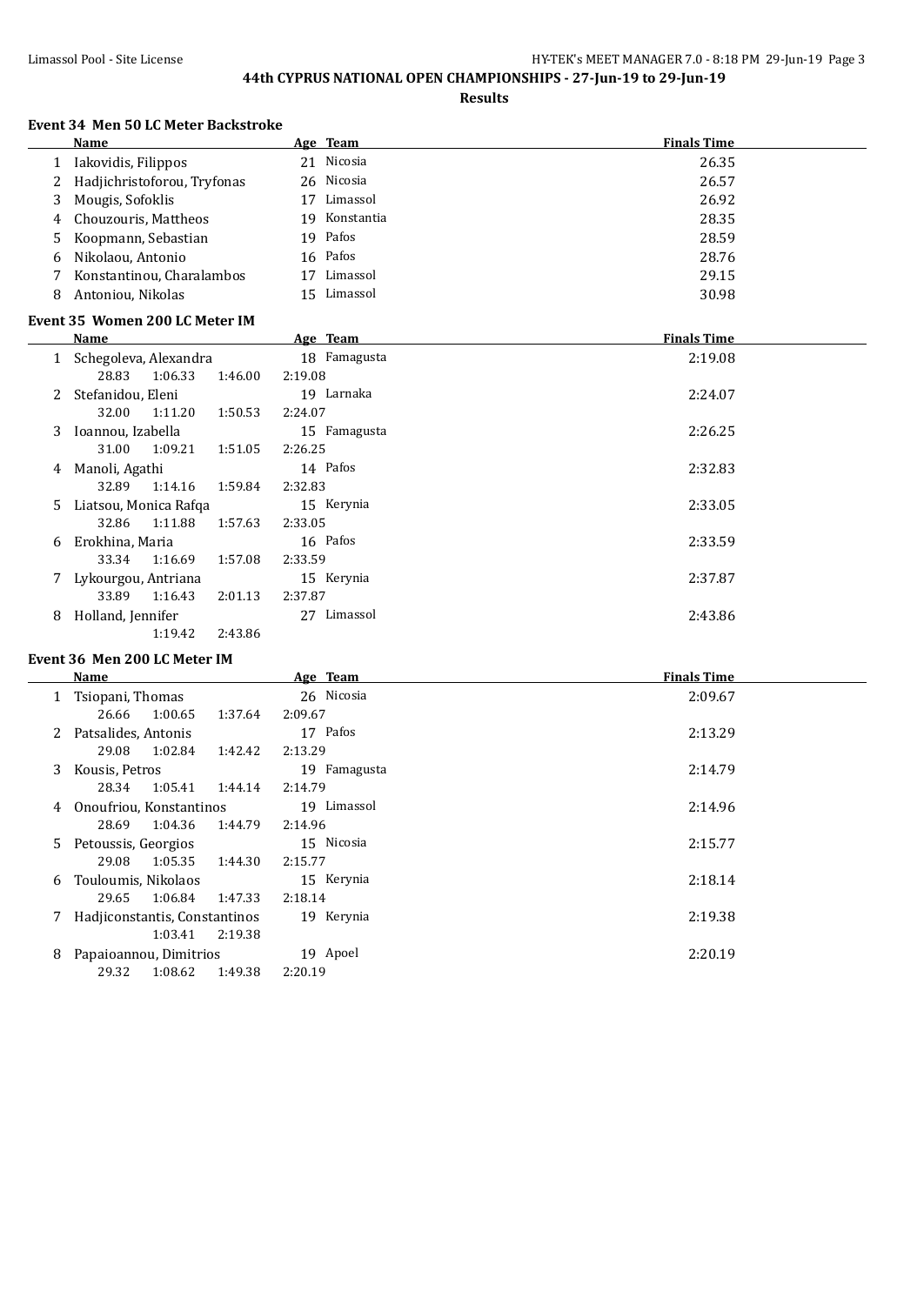**Results**

**Event 37 Women 1500 LC Meter Freestyle**

|    | <b>Name</b>                          |                            |          | Age Team |              |          |          |          | <b>Finals Time</b> |
|----|--------------------------------------|----------------------------|----------|----------|--------------|----------|----------|----------|--------------------|
|    | 1 Agiomamitou, Christina             |                            |          |          | 14 Kerynia   |          |          |          | 18:17.14           |
|    | 32.07                                | 1:07.12                    | 1:42.72  | 2:18.77  | 2:54.80      | 3:31.05  | 4:07.60  | 4:44.02  |                    |
|    | 5:20.09                              | 5:56.71                    | 6:33.26  | 7:10.20  | 7:46.71      | 8:23.78  | 9:00.53  | 9:37.61  |                    |
|    | 10:14.80                             | 10:52.27                   | 11:29.18 | 12:06.50 | 12:43.68     | 13:20.99 | 13:58.33 | 14:35.66 |                    |
|    | 15:13.33                             | 15:50.83                   | 16:27.90 | 17:05.22 | 17:41.90     | 18:17.14 |          |          |                    |
| 2  | Tsitsekli, Amalia                    |                            |          |          | 16 Nicosia   |          |          |          | 18:26.53           |
|    | 32.10                                | 1:07.49                    | 1:43.14  | 2:19.24  | 2:55.15      | 3:31.54  | 4:07.86  | 4:44.57  |                    |
|    | 5:21.19                              | 5:58.18                    | 6:35.29  | 7:12.45  | 7:49.59      | 8:26.78  | 9:04.12  | 9:41.54  |                    |
|    | 10:18.88                             | 10:56.64                   | 11:34.11 | 12:11.57 | 12:49.24     | 13:27.19 | 14:04.78 | 14:42.28 |                    |
|    |                                      | 15:19.95  15:57.24         | 16:34.92 | 17:12.30 | 17:49.82     | 18:26.53 |          |          |                    |
| 3  | Zinoviou, Evdokia                    |                            |          |          | 17 Limassol  |          |          |          | 18:54.60           |
|    | 32.96                                | 1:08.60                    | 1:45.46  | 2:22.26  | 2:59.34      | 3:36.71  | 4:13.91  | 4:52.12  |                    |
|    | 5:29.55                              | 6:07.41                    | 6:45.26  | 7:23.45  | 8:01.42      | 8:39.47  | 9:17.47  | 9:55.74  |                    |
|    | 10:33.88                             | 11:12.41                   | 11:50.67 | 12:28.98 | 13:07.87     | 13:46.90 | 14:25.48 | 15:04.16 |                    |
|    | 15:42.69                             | 16:21.87                   | 17:00.61 | 17:39.71 | 18:17.63     | 18:54.60 |          |          |                    |
|    | Georgiou, Mari                       |                            |          |          | 18 Famagusta |          |          |          | 18:58.44           |
| 4  |                                      |                            |          |          |              |          |          |          |                    |
| 5  | Loizou, Anna                         |                            |          |          | 15 Larnaka   |          |          |          | 19:01.65           |
|    | 33.04                                | 1:09.89                    | 1:47.31  | 2:25.30  | 3:03.16      | 3:41.18  | 4:18.90  | 4:57.24  |                    |
|    | 5:35.59                              | 6:14.15                    | 6:52.15  | 7:30.86  | 8:08.75      | 8:47.75  | 9:25.91  | 10:04.77 |                    |
|    | 10:43.35                             | 11:22.11                   | 12:00.57 |          | 13:17.93     | 13:56.74 | 14:35.31 | 15:14.04 |                    |
|    | 15:52.98                             | 16:31.14                   | 17:09.77 | 17:48.42 | 18:26.11     | 19:01.65 |          |          |                    |
| 6  | Mikellides, Nicole                   |                            |          | 16 Apoel |              |          |          |          | 19:10.84           |
|    | 32.94                                | 1:09.21                    | 1:46.67  | 2:24.95  | 3:02.52      | 3:40.95  | 4:19.01  | 4:57.77  |                    |
|    | 5:35.76                              | 6:14.75                    | 6:53.02  | 7:32.15  | 8:10.70      | 8:49.58  | 9:28.32  | 10:07.43 |                    |
|    | 10:46.38                             | 11:25.49                   | 12:04.50 | 12:43.69 | 13:22.40     | 14:01.45 | 14:40.33 | 15:19.54 |                    |
|    | 15:58.45                             | 16:37.54                   | 17:16.14 | 17:55.04 | 18:33.70     | 19:10.84 |          |          |                    |
| 7  |                                      | Vazoura, Antria-Andromachi |          |          | 15 Nicosia   |          |          |          | 19:46.67           |
|    | 34.03                                | 1:10.36                    | 1:48.29  | 2:26.70  | 3:05.67      | 3:44.65  | 4:23.96  | 5:03.49  |                    |
|    | 5:43.25                              | 6:23.00                    | 7:03.15  | 7:42.69  | 8:21.23      | 9:01.50  | 9:41.71  | 10:21.92 |                    |
|    | 11:01.81                             | 11:41.75                   | 12:22.15 | 13:02.34 | 13:42.39     | 14:23.15 | 15:03.88 | 15:44.86 |                    |
|    |                                      | 16:25.48 17:06.40          | 17:46.84 | 18:27.16 | 19:07.24     | 19:46.67 |          |          |                    |
| 8  | Maitles, Dana                        |                            |          |          | 15 Limassol  |          |          |          | 19:47.26           |
| 9. | Loizidi, Anastasia                   |                            |          | 13 Pafos |              |          |          |          | 20:29.29           |
|    | Event 38 Men 1500 LC Meter Freestyle |                            |          |          |              |          |          |          |                    |
|    | <b>Name</b>                          |                            |          | Age Team |              |          |          |          | <b>Finals Time</b> |
|    | 1 Manoli, Christos                   |                            |          | 17 Pafos |              |          |          |          | 16:42.95           |
|    | 31.06                                | 1:04.08                    | 1:37.24  | 2:10.44  | 2:43.54      | 3:16.73  | 3:49.82  | 4:23.02  |                    |
|    | 4:56.31                              | 5:29.52                    | 6:02.74  | 6:36.19  | 7:09.71      | 7:43.20  | 8:16.41  | 8:50.10  |                    |
|    | 9:22.99                              | 9:56.71                    | 10:29.68 | 11:03.60 | 11:37.18     | 12:10.71 | 12:44.23 | 13:18.87 |                    |
|    | 13:52.41                             | 14:26.65                   | 15:00.77 | 15:34.95 | 16:09.13     | 16:42.95 |          |          |                    |
|    |                                      |                            |          |          | 19 Larnaka   |          |          |          |                    |
| 2  | Tzirtzipis, Stavros                  |                            |          |          |              |          |          |          | 16:49.63           |
|    | 29.77                                | 1:03.31                    | 1:36.28  | 2:09.96  | 2:42.85      | 3:16.58  | 3:49.75  | 4:23.50  |                    |
|    | 4:57.01                              | 5:30.86                    | 6:04.23  | 6:38.16  | 7:11.83      | 7:45.77  | 8:19.36  | 8:53.54  |                    |
|    | 9:27.18                              | 10:01.50                   | 10:35.70 | 11:09.99 | 11:44.12     | 12:18.49 | 12:52.36 | 13:26.60 |                    |
|    | 14:00.84                             | 14:35.33                   | 15:08.94 | 15:43.18 | 16:16.89     | 16:49.63 |          |          |                    |
|    | 3 Ioannides, Nicolas                 |                            |          |          | 20 Aglantzia |          |          |          | 16:59.53           |
|    | 30.69                                | 1:03.42                    | 1:36.39  | 2:09.49  | 2:42.84      | 3:16.61  | 3:49.89  | 4:23.56  |                    |

4:56.97 5:30.69 6:04.47 6:38.43 7:12.52 7:46.63 8:21.22 8:55.38 9:29.87 10:04.15 10:38.79 11:13.83 11:49.15 12:23.73 12:58.68 13:33.42

14:08.30 14:43.00 15:17.65 15:52.20 16:26.62 16:59.53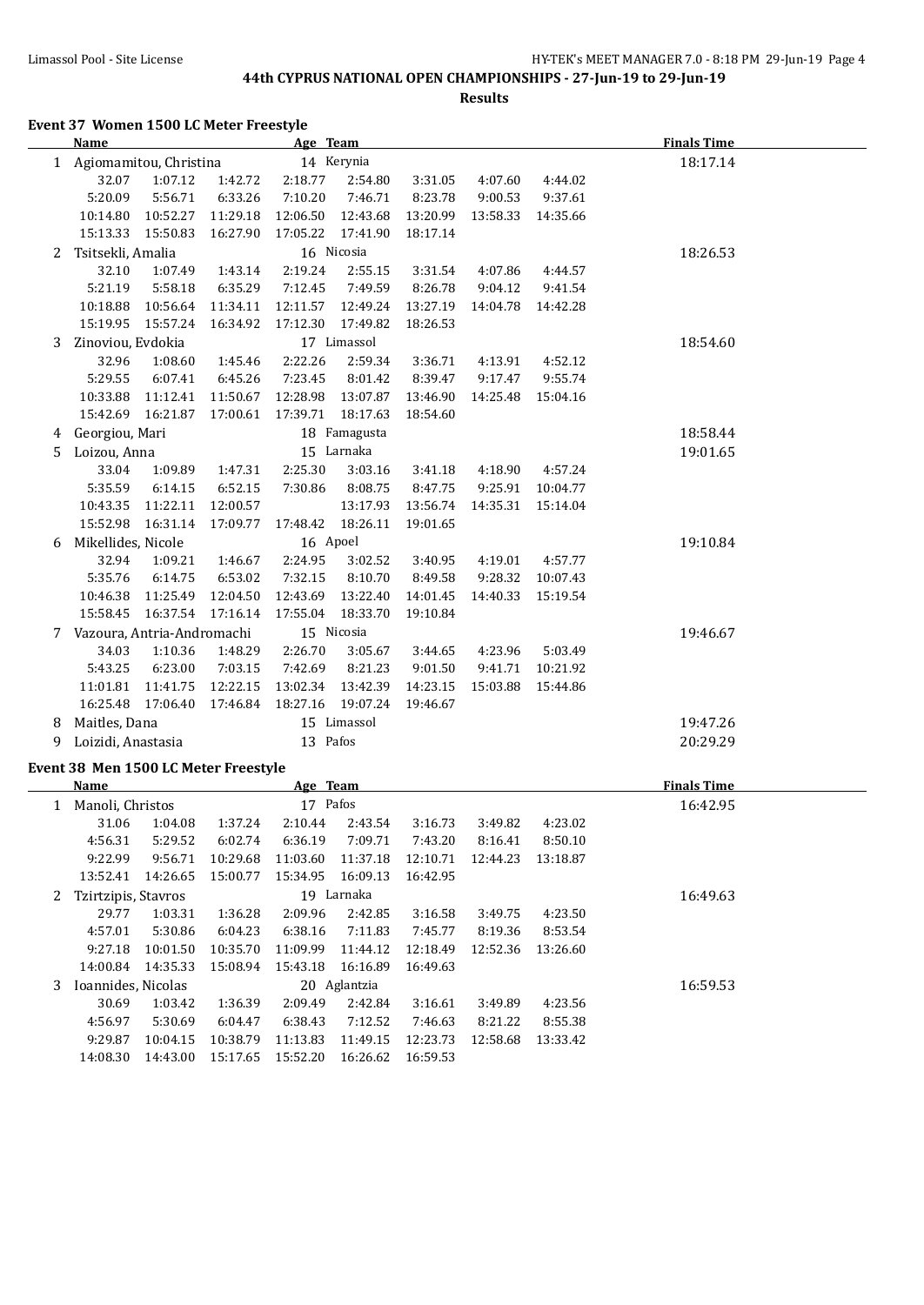**Results**

## **(Event 38 Men 1500 LC Meter Freestyle)**

|   | Name                |                         |          | Age Team |             |          |          |          | <b>Finals Time</b> |
|---|---------------------|-------------------------|----------|----------|-------------|----------|----------|----------|--------------------|
| 4 | Nikolaou, Antonio   |                         |          | 16 Pafos |             |          |          |          | 17:30.58           |
|   | 30.68               | 1:04.48                 | 1:38.65  | 2:12.97  | 2:47.51     | 3:22.03  | 3:57.11  | 4:32.44  |                    |
|   | 5:07.69             | 5:42.73                 | 6:18.78  | 6:53.97  | 7:29.45     | 8:04.54  | 8:39.97  | 9:15.41  |                    |
|   | 9:50.66             | 10:26.03                | 11:01.66 | 11:37.05 | 12:12.75    | 12:48.19 | 13:23.92 | 13:59.39 |                    |
|   | 14:35.06            | 15:10.25                | 15:45.89 | 16:20.92 | 16:56.14    | 17:30.58 |          |          |                    |
| 5 | Pappous, Panagiotis |                         |          |          | 16 Limassol |          |          |          | 18:01.35           |
|   | 31.45               | 1:06.65                 | 1:42.92  | 2:19.06  | 2:55.38     | 3:31.28  | 4:07.82  | 4:44.01  |                    |
|   | 5:20.78             | 5:57.44                 | 6:33.55  | 7:09.90  | 7:45.89     | 8:22.31  | 8:58.71  | 9:35.07  |                    |
|   | 10:11.43            | 10:47.92                | 11:23.96 | 12:00.35 | 12:36.95    | 13:13.28 | 13:49.94 | 14:26.44 |                    |
|   | 15:02.85            | 15:38.98                | 16:15.38 | 16:51.45 | 17:27.34    | 18:01.35 |          |          |                    |
| 6 |                     | Kappellou, Theodoulos   |          |          | 17 Larnaka  |          |          |          | 18:18.48           |
|   | 31.19               | 1:06.19                 | 1:41.69  | 2:17.59  | 2:54.05     | 3:30.15  | 4:06.36  | 4:42.84  |                    |
|   | 5:19.79             | 5:56.52                 | 6:33.10  | 7:10.06  | 7:47.23     | 8:24.11  | 9:00.59  | 9:37.61  |                    |
|   | 10:14.19            | 10:51.26                | 11:28.30 | 12:05.80 | 12:42.47    | 13:20.46 | 13:57.37 | 14:34.95 |                    |
|   | 15:12.57            | 15:50.73                | 16:28.18 | 17:05.46 | 17:42.01    | 18:18.48 |          |          |                    |
| 7 |                     | Onoufriou, Konstantinos |          |          | 19 Limassol |          |          |          | 18:39.36           |
|   | 31.94               | 1:07.69                 | 1:43.55  | 2:21.02  | 2:57.70     | 3:35.94  | 4:12.99  | 4:51.12  |                    |
|   | 5:27.60             | 6:05.68                 | 6:42.88  |          | 7:58.60     | 8:36.97  | 9:14.90  |          |                    |
|   | 10:30.98            | 11:09.66                | 11:46.91 | 12:25.38 | 13:02.19    | 13:40.19 | 14:17.37 | 14:55.79 |                    |
|   | 15:33.72            | 16:11.90                | 16:49.45 | 17:26.24 | 18:02.65    | 18:39.36 |          |          |                    |

## **Event 39 Women 400 LC Meter Medley Relay**

|    | Team      |                              |         |         | <b>Relay</b>             |         | <b>Finals Time</b> |                              |                             |  |
|----|-----------|------------------------------|---------|---------|--------------------------|---------|--------------------|------------------------------|-----------------------------|--|
|    | Limassol  |                              |         | A       |                          |         | 4:22.21            |                              |                             |  |
|    |           | 1) Nikolaidou, Christiana 15 |         |         | 2) Holland, Jennifer 27  |         |                    | 3) Neofytou, Sotiria 21      | 4) Antoniou, Kalia 19       |  |
|    | 32.85     | 1:07.42                      | 1:41.84 | 2:22.59 | 2:50.90                  | 3:26.99 | 3:53.89            | 4:22.21                      |                             |  |
| 2  | Famagusta |                              |         |         | A                        |         |                    |                              | 4:22.39                     |  |
|    |           | 1) Bekou, Anastasia 16       |         |         | 2) Ioannou, Izabella 15  |         |                    | 3) Schegoleva, Alexandra 18  | 4) Karamanou, Chrysoula 21  |  |
|    | 33.56     | 1:08.45                      | 1:43.49 | 2:22.66 | 2:51.27                  | 3:24.08 | 3:52.61            | 4:22.39                      |                             |  |
| 3  | Kerynia   |                              |         |         | A                        |         |                    |                              | 4:39.90                     |  |
|    |           | 1) Chrysostomou, Elena 18    |         |         | 2) Antoniou, Andreana 14 |         |                    | 3) Liatsou, Monica Rafqa 15  | 4) Stylianaki, Christina 15 |  |
|    | 35.45     | 1:15.20                      | 1:49.54 | 2:30.59 | 3:01.47                  | 3:37.59 | 4:06.87            | 4:39.90                      |                             |  |
| 4  | Larnaka   |                              |         |         | A                        |         |                    |                              | 4:41.72                     |  |
|    |           | 1) Stefanidou, Eleni 19      |         |         | 2) Tzirtzipi, Marina 15  |         |                    | 3) Panagiotou, Dimitriana 14 | 4) Loizou, Anna 15          |  |
|    | 34.50     | 1:09.46                      | 1:46.80 | 2:30.15 | 3:00.93                  | 3:37.11 | 4:08.08            | 4:41.72                      |                             |  |
| 5. | Nicosia   |                              |         |         | B                        |         |                    |                              | 4:43.59                     |  |
|    |           | 1) Economidou, Soteria 15    |         |         | 2) Voskou, Christina 23  |         |                    | 3) Nikolaidou, Ioli 17       | 4) Tsitsekli, Amalia 16     |  |
|    | 35.09     | 1:15.07                      | 1:51.86 | 2:32.51 | 3:04.00                  | 3:40.12 | 4:10.48            | 4:43.59                      |                             |  |
| 6  | Pafos     |                              |         |         | A                        |         |                    |                              | 4:45.77                     |  |
|    |           | 1) Loizidi, Vasilia 15       |         |         | 2) Erokhina, Maria 16    |         |                    | 3) Manoli, Agathi 14         | 4) Loizidi, Anastasia 13    |  |
|    | 35.67     |                              | 1:50.75 | 2:31.31 | 3:03.03                  | 3:40.44 | 4:11.14            | 4:45.77                      |                             |  |

## **Event 40 Men 400 LC Meter Medley Relay**

|   | Team     |                           | Relav                                               |         | <b>Finals Time</b>        |                                                           |  |  |
|---|----------|---------------------------|-----------------------------------------------------|---------|---------------------------|-----------------------------------------------------------|--|--|
|   | Limassol |                           | A                                                   | 3:51.41 |                           |                                                           |  |  |
|   |          | 1) Mougis, Sofoklis 17    | 2) Zagkas, Omiros 26                                |         | 3) Nikolaidis, Nikolas 17 | 4) Papakyriakou, Martinos 21                              |  |  |
|   | 28.19    | 1:27.76<br>57.74          | 2:28.68<br>2:01.97                                  | 2:59.49 | 3:51.41<br>3:24.25        |                                                           |  |  |
|   | Nicosia  |                           | A                                                   |         |                           | 3:52.26                                                   |  |  |
|   |          | 1) Iakovidis, Filippos 21 | 2) Tsiopani, Thomas 26                              |         |                           | 3) Hadjichristoforou, Tryfonas 26 4) Iakovidis, Markos 19 |  |  |
|   | 28.00    | 57.85<br>1:28.11          | 2:02.03<br>2:29.10                                  | 3:00.12 | 3:52.26<br>3:24.18        |                                                           |  |  |
| 3 | Kerynia  |                           | A                                                   |         |                           | 4:02.03                                                   |  |  |
|   |          |                           | 1) Hadjiconstantis, Constantinos 12) Popov, Mark 19 |         | 3) Pavlou, Zacharias 20   | 4) Kalavas, Panagiotis 19                                 |  |  |
|   | 30.37    | 1:34.42<br>1:02.63        | 2:37.17<br>2:10.67                                  | 3:08.35 | 3:34.15<br>4:02.03        |                                                           |  |  |
|   |          |                           |                                                     |         |                           |                                                           |  |  |